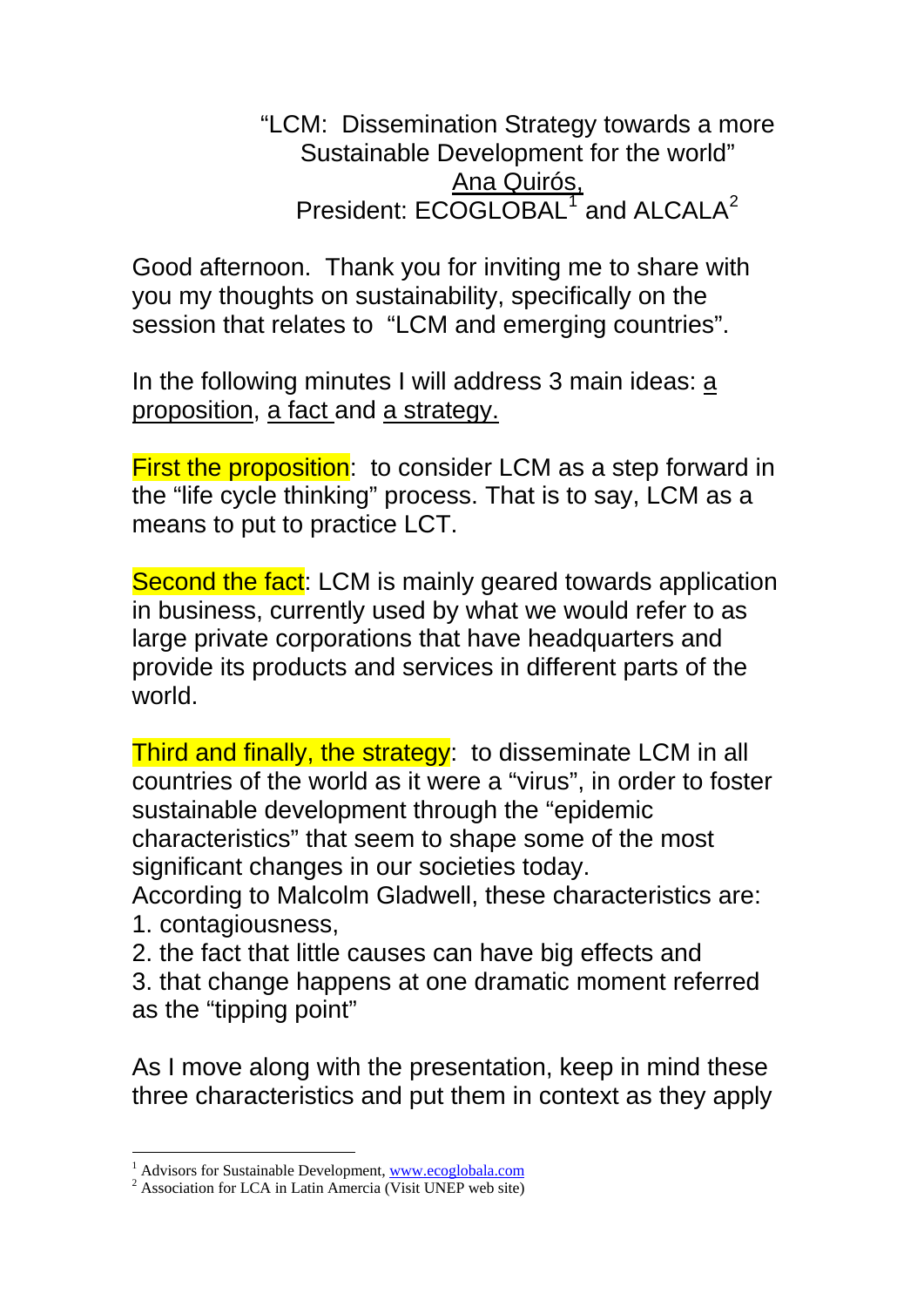to the huge change LCM worldwide application could bring in our sustainable development journey.

And talking about context, let me digress a bit to comment on the term **"emerging countries"** which is directly related to this speech and for which I'm in conflict.

## TERMS IN CONTEXT "EMERGING COUNTRIES"

For many years now (I recall a similar dissertation I gave in Berlin in 1999 and also another one in South Africa in 2002), I have struggled with the terms "developing vs. developed countries", "emerging vs. industrialized countries" or even "South vs. North", finding that such generalizations may turn out to be very misleading, particularly when we are addressing worldwide sustainability.

As some of you may know, I was born, raised and continue to live in Costa Rica, a country some would classify today as an "economy in transition". However, I would not classify INTEL, Wal-Mart, Holcim and other international corporations operating in Costa Rica, as well as many national enterprises, as "emerging businesses" for they all perform, today, to the highest worldwide standards, even more, some of these organizations are setting today, as we speak, the standards others will follow.

On the other hand, I personally would not classify myself either as anything related to a transition, or "emerging form anything". In fact, one could argue I better fit the category of "very fortunate", reserved for less than the top 10% of the human population today.

I do not mention such statements to debate the performance of these companies in Costa Rica or to talk about my social or economic status but rather, to illustrate that in all countries there are world quality enterprises and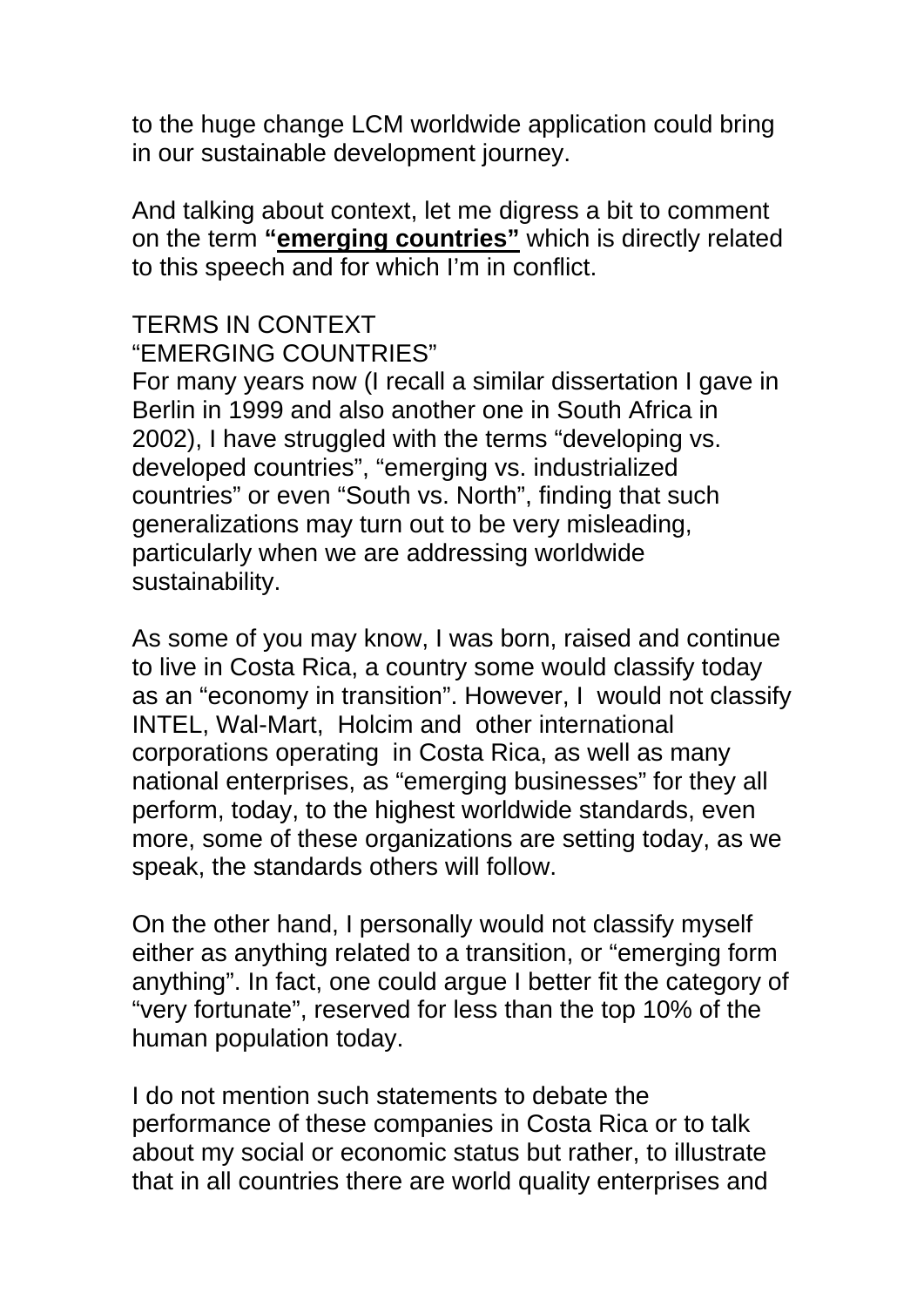also persons that lead lives in very different conditions and that such conditions vary in terms of quantity and content depending on the society we live in.

At this point there is no need to look at the other side of the coin, I am certain all of you can think of examples of less fortunate people and of environmentally underperforming companies in the so called "developed countries".

Yet, to further illustrate the inaccuracy of such categories as a means to classify regions or even countries, let us look at some data for Chile and USA for example. (In all honesty, I have to tell you that I have chosen Chile just because our next **CILCA 2009** will be held in Santiago and I want to invite you all to be a part of the "dissemination strategy" by participating also on this coming International Conference on LC thinking).

Consider then, one health and one economic indicator to compare Chile and USA. In 2004 Chile reported an average income per capita of US\$5500.00, about 7.5 times smaller than that of USA. Based on this indicator alone one would classify Chile as an "economy in transition" or an "emerging country".

On the other hand, at that same point in time, according to UNICEF, Chile and USA were exactly at the same level of "development" in terms of the number of children dying before age 5, both with mortality of 7 per every 1000 live births.

Were we further to compare other countries with this health indicator, one finds Czech Republic second only to Singapore, Iceland and Sweden, this is to say, above USA, Canada, Germany Netherlands, UK, France and many others.

Given all of the above, for the rest of this presentation I have opted to talk about persons and organizations or if need be, even about specific countries and regions as they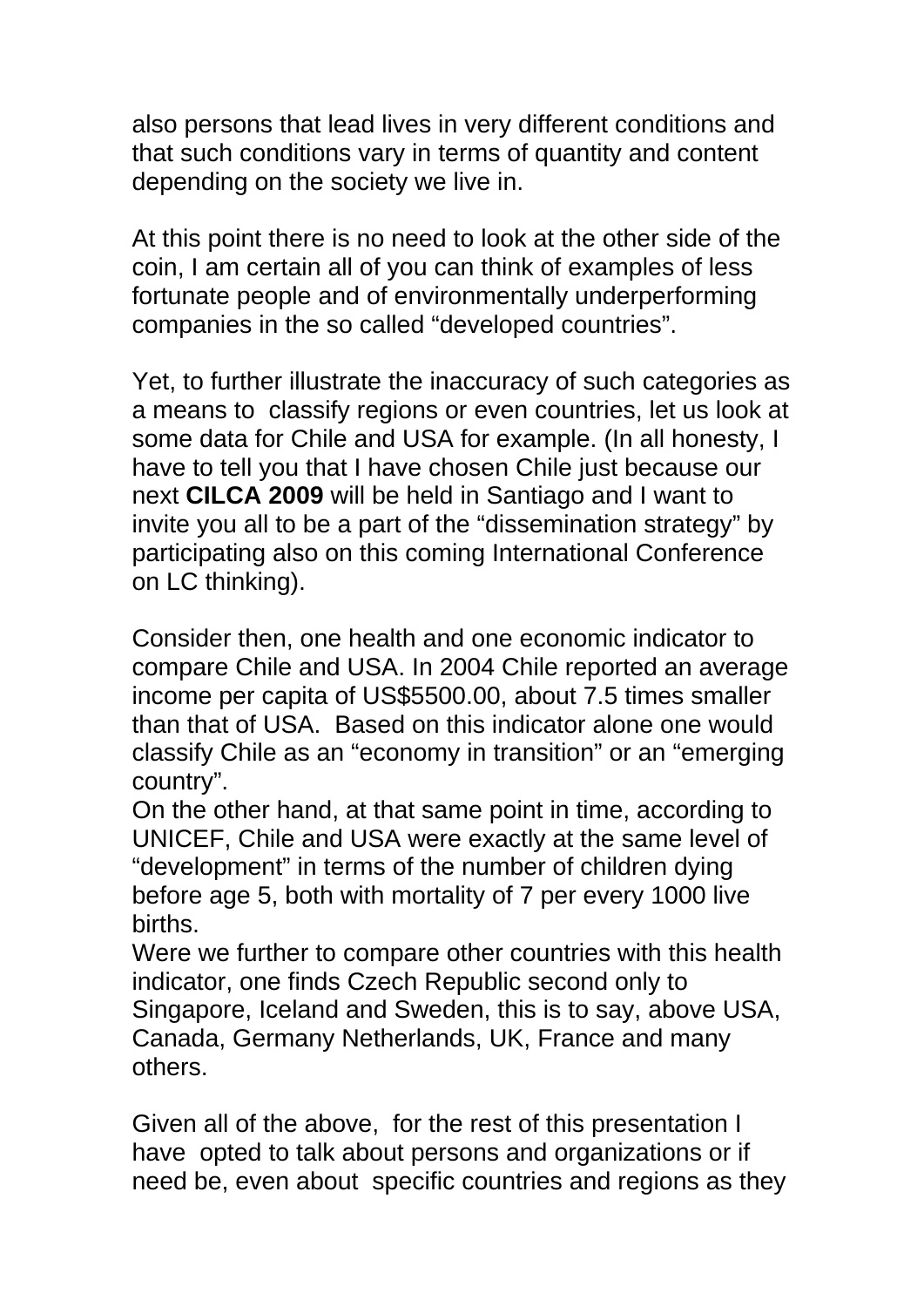compare on different pre-established criteria to other countries and regions, and avoid reference to the unclear term of "emerging /countries or economies".

## ANOTHER TERM: "LIFE CYCLE THINKING"

Another term to address is "LCT", a concept on the making, especially when I started to push for its generalized use in LA, more than a decade ago. It is very satisfying to see it "propagate" as it has, in many international meetings such as this one, and in most publications, including but not limited to those promoted by the UNEP/SETAC International Life Cycle Initiative. The just published LCM GUIDE, refers to the term at least 10 times including both forewords by UNEP Director and SETAC President.

But why is it important to mention this? Because it is indeed becoming contagious and this "little" change in communication may prove to have a very large effect.

The original motivation to promote the use of this term came, in my case, from the first contact with LCA at the ISO community, in 1994.

At that time I found there was a great gap in the application and research on this tool for companies and universities located in different parts of the world and thus, a broader concept to encompass a holistic systematic science based approach to communicate and for better decision making appeared to be needed to help bridge and hopefully reduce such gap.

At the time, not one single company in Costa Rica or Central America was applying the tool for product evaluation and none of the Universities, private or public, were doing research, let alone, educating on the subject as part of the curricula. This is a gap of more than 20 years compared with some companies based in USA, Germany, Switzerland and the NL … and even more years apart when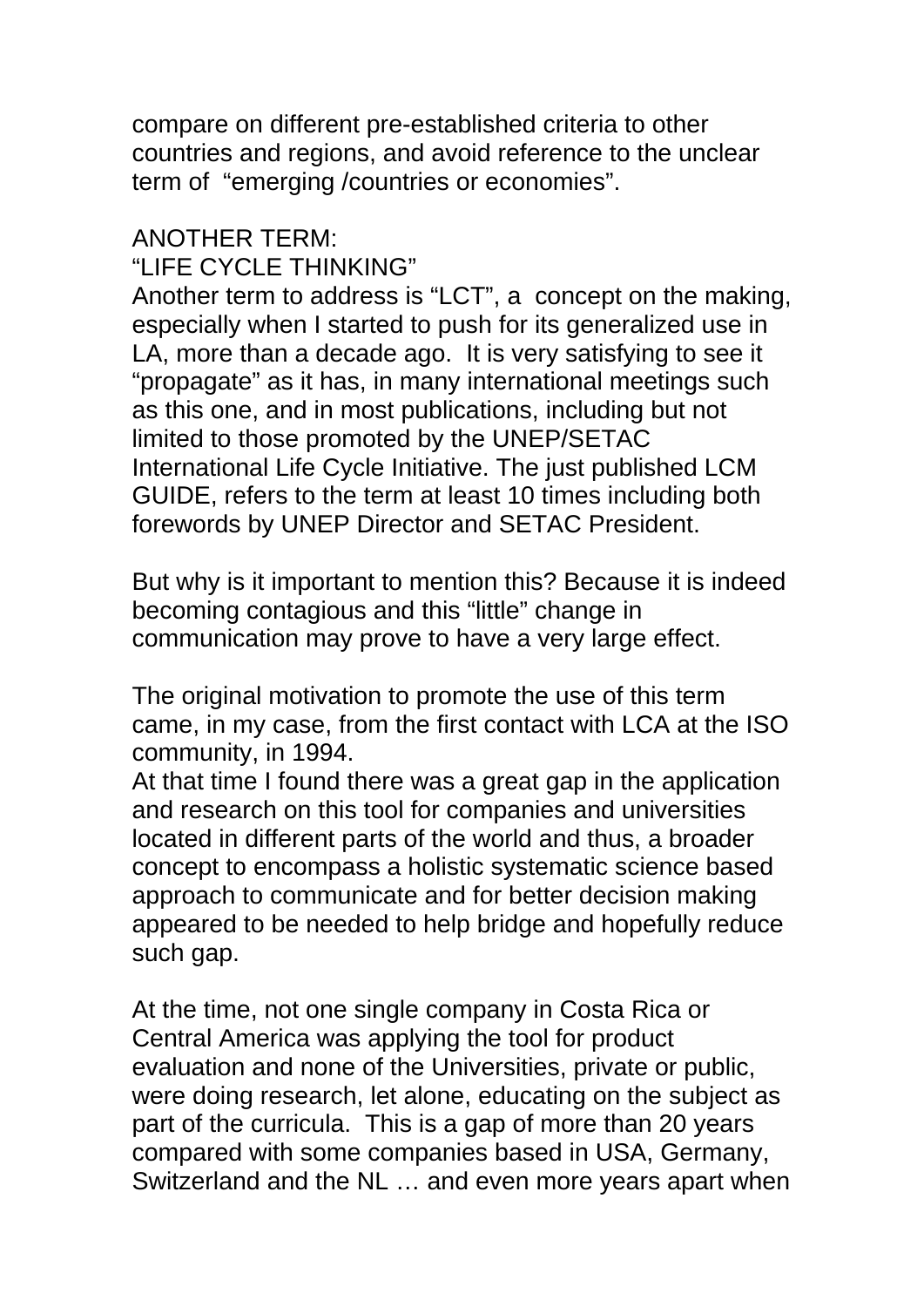compared with higher education institutions in these same countries.

In addition, my observations at the time showed government owned enterprises in several countries in Latin America, and specifically in Costa Rica, offering services as complex and sophisticated as those provided by private firms in other parts of the world. For example, all telephone services –including cellular communication- energy generation and distribution continue to be under a single government agency in Costa Rica. It would prove to be a great challenge –it still is- to call the attention and introduce LC approaches to these government owned companies. But now, it is happening! They have incorporated LC thinking in their environmental management jargon…

Thus, the term "life cycle thinking" provides a good starting spark since, I have found that the "Life Cycle concept" is easily understood and accepted by most audiences…the challenge of course, is to put it correctly to practice. And, it is here that I find a great advancement with LCM.

## SO, WE COME BACK TO THE PROPOSITION: "LIFE CYCLE MANAGEMENT" is A STEP FORWARD IN LIFE CYCLE THINKING

It is my understanding that LCM provides a concrete way of putting to practice the "LC thinking" concept, not only for the private sector but also for the government enterprises around the world. If such is the case, is there a means to disseminate/propagate its application world wide?

During the past days and today we have heard who is applying LCM and how successful/challenging its application has proven to be.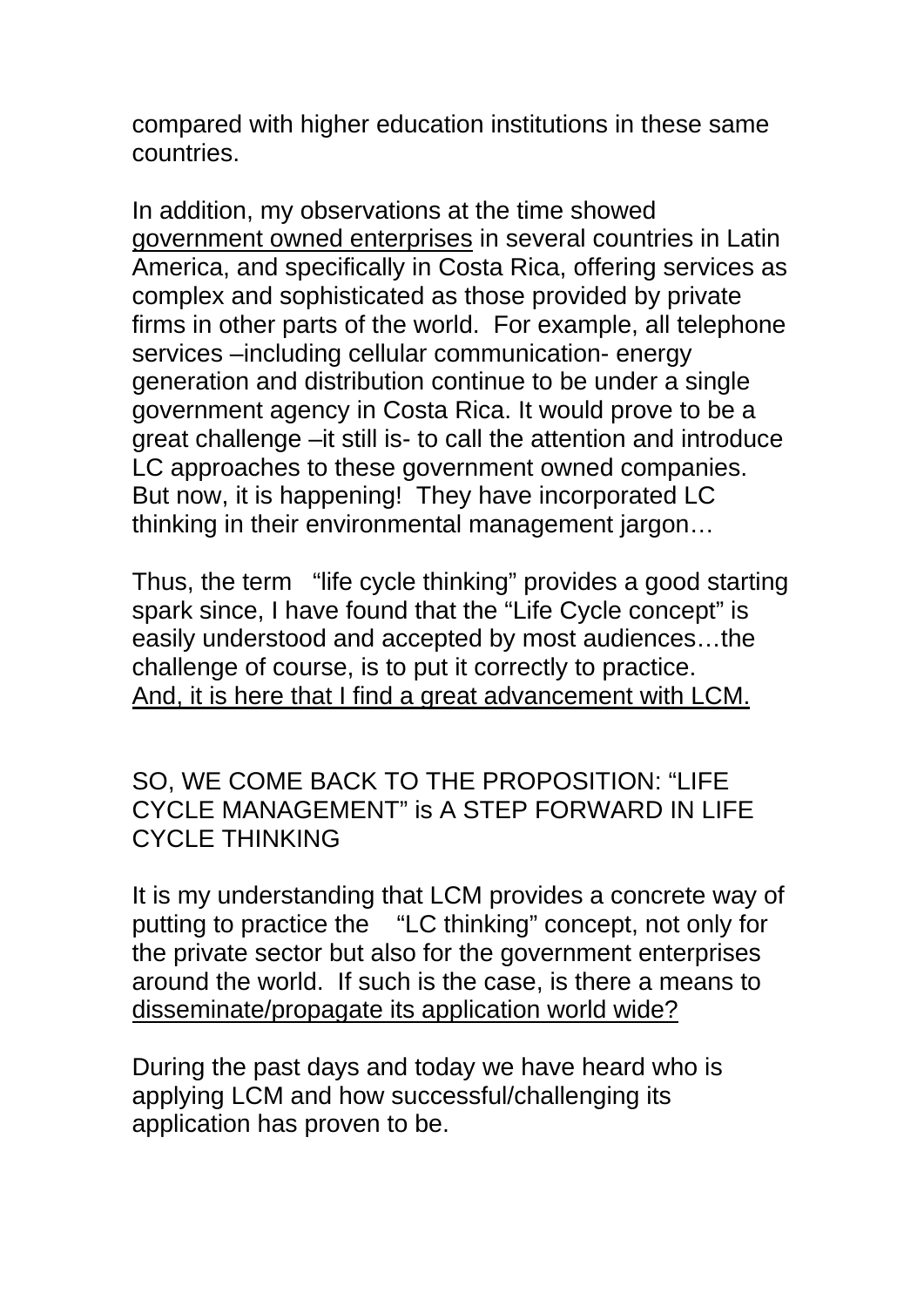It is evident that the application is indeed revolutionary for it takes distance from the piecemeal approach previously used to address specific environmental and social aspects, bringing to light all relevant issues, showing where and how the burdens or loads are being shifted and providing the systematic means to revise and improve decisions in time.

Yet, **LCM is a management tool on the making,** as we are all well aware. This making requires addressing many issues, including but not limited to the improvement of its genesis and current backbone for further development. I am referring of course to LCA (life cycle assessment), with all its implications in relation to data bases, inventories, impact assessment / categories, aggregation, reporting / communicating and peer review to mention a few of the issues that continue to be under worldwide discussion… and all of the above also as they could or not apply to social aspects as well!

A real opportunity then to work also on the "little causes that have great effects".

In this sense, the UNEP/SETAC Initiative and several regional networks, such as ALCALA (Association for LCA in Latin America) provide an excellent platform for collaboration, exchange and improvement on LC related ideas, concepts and applications.

Again, think about the LCM guide…what great effect this "little" publication could have if all of us were to act as the "vehicle" for its dissemination!

Another "little cause" that I'm passionate about in these days is the WEAVING HANDS project and the ULE KIRA handbags you have all seen me wear. I'm so enthused about the effects this project is achieving that I even feel proud to be known at home, not any more as Ms. Quiros, the Engineer, but simply as the "bag lady".

Basically the handbags (and other items) are made out of food packaging waste by a group of low income women in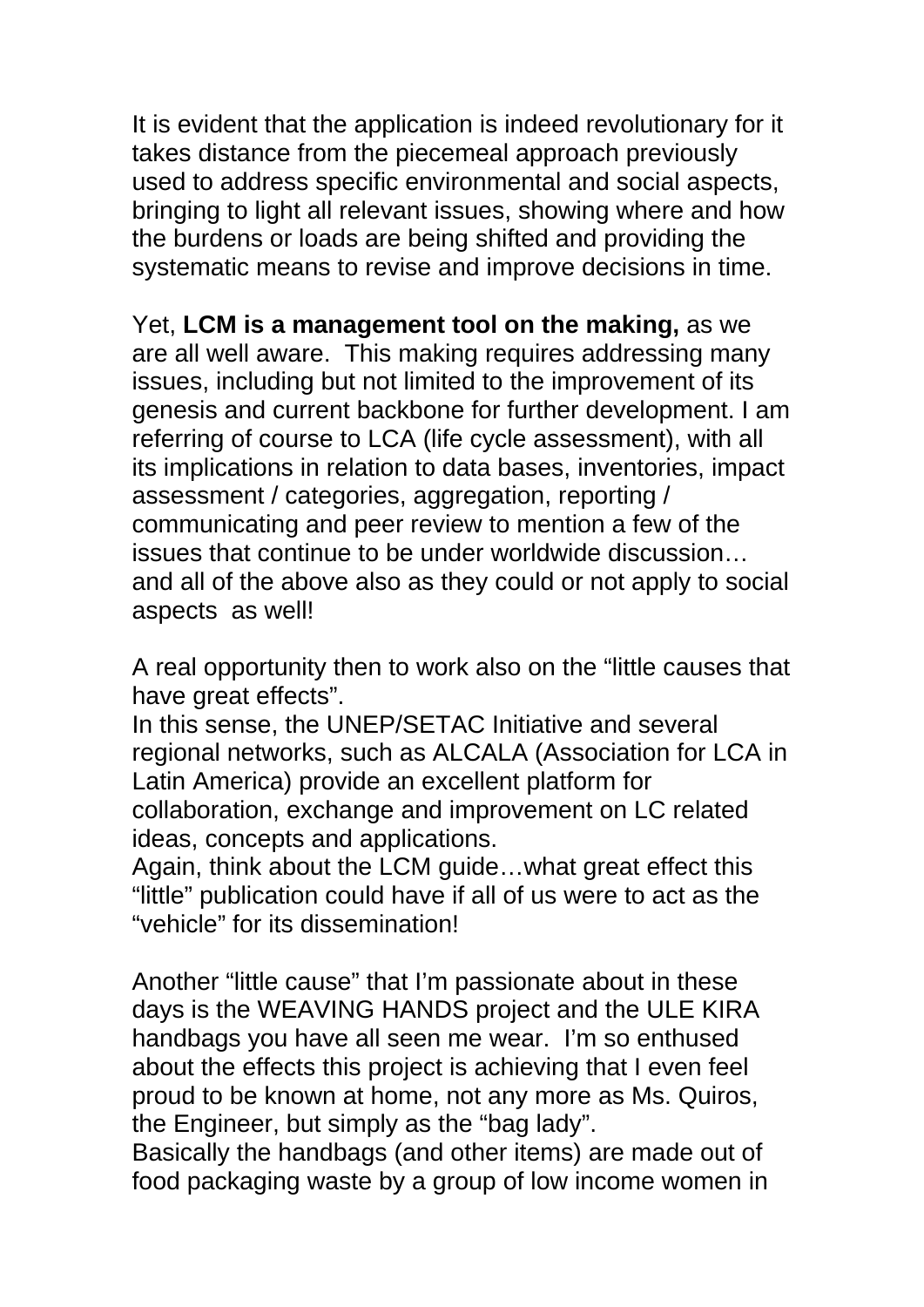Costa Rica. It came about as a possible solution to deal with waste that can not be treated or disposed of adequately in the region…in the best scenario, companies just pile up the waste, so it makes business sense to do "something" with this material.

The effects this little cause has had to date are to be found not only on environmental indicators but also on social aspects, for these women and their families, as well as in the new paradigm it conveys: "waste for some is a treasure for others". A change of mind indeed, propagating also in the educational system of Costa Rica.

And, **EDUCATION (i**ncluding research) both formal and informal, is key for disseminating LCM.

Education is an ample term and I have many issues with the current formal system of education at all levels and for most parts of the world, since it has departed from fostering creativity and free thinking and thus hindering the love to study and learn just for the sake of learning, this is to say for the pursuit of truth, beauty and respect.

Specifically for Latin America, the July 2007 CEPAL report shows the number of university students in the region, –with the exception of Argentina- to be unacceptably small as compared to total population. Also, the portion of students on engineering or "hard" science based careers is quite low as compared to other countries in the world.

For the subject of this presentation, these statistics in the region translate as lack of "adequate human resource availability" a fact that also impacts a large portion of "local firms" which are then not able to perform as suppliers of international corporations for lack of efficiency, quality or technological actualization, limiting the possibility of successful development of productive value chains in Latin America or as expressed in the OECD/UN language: a condition that impairs "*functional upgrading"* within the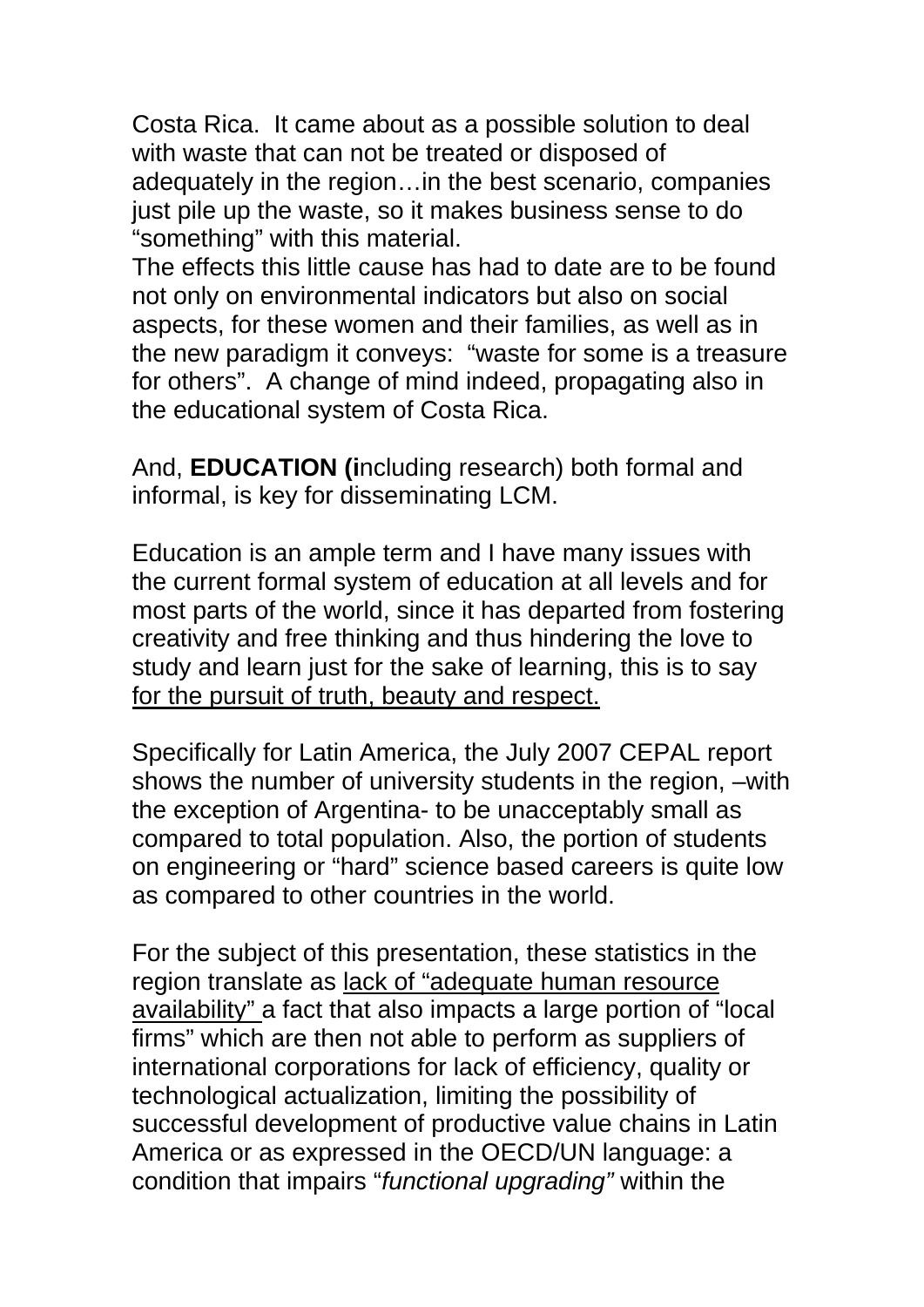global value chains. (In other words, an impairment to implement LCM or perform LCAs!)

Furthermore, the local systems of innovation are weak and erratic. Expenditure on R&D and innovation in Latin America is very low (as it compares not only to USA and UE countries but also to Asia); this is particularly true for the private sector, both for national as well as international corporations.

The lack of interaction between the productive sector and the academia may require, as Cimoli suggests  $(2005)^3$  $(2005)^3$  and as it has also high lighted by WBCSD Key Note Speaker, a direct link between public and private policies on education, management, science and technology.

In this sense, LCM should be brought to business schools, including not only private sector management careers but also to the teaching of public administration. Law schools geared towards policy development should include LC approaches. Faculties of education must update curricula for teachers to incorporate LC thinking and LC approaches to products, sustainable consumption and production in a global citizenship context.

The **"SISTER CLASSROOMS PROJECT"** , a pilot to bring life cycle based approach education to schools around the world, with support form the Swedish Government in charge of the Sustainable Life Styles Marraquesh Task Force, merits attention if only, for the great possibilities it opens to disseminate the principles and concepts of LC thinking, at the earliest time in the educational process.

The pilot currently works with both rural and urban selected classrooms located in 3 countries: BRAZIL, COSTA RICA and USA, at educational levels that range from  $6<sup>th</sup>$  to  $10<sup>th</sup>$ grade. An as a step forward, the Faculty of Educology of

1

<span id="page-7-0"></span><sup>&</sup>lt;sup>3</sup> As referenced by the CEPAL report on LA, June 2007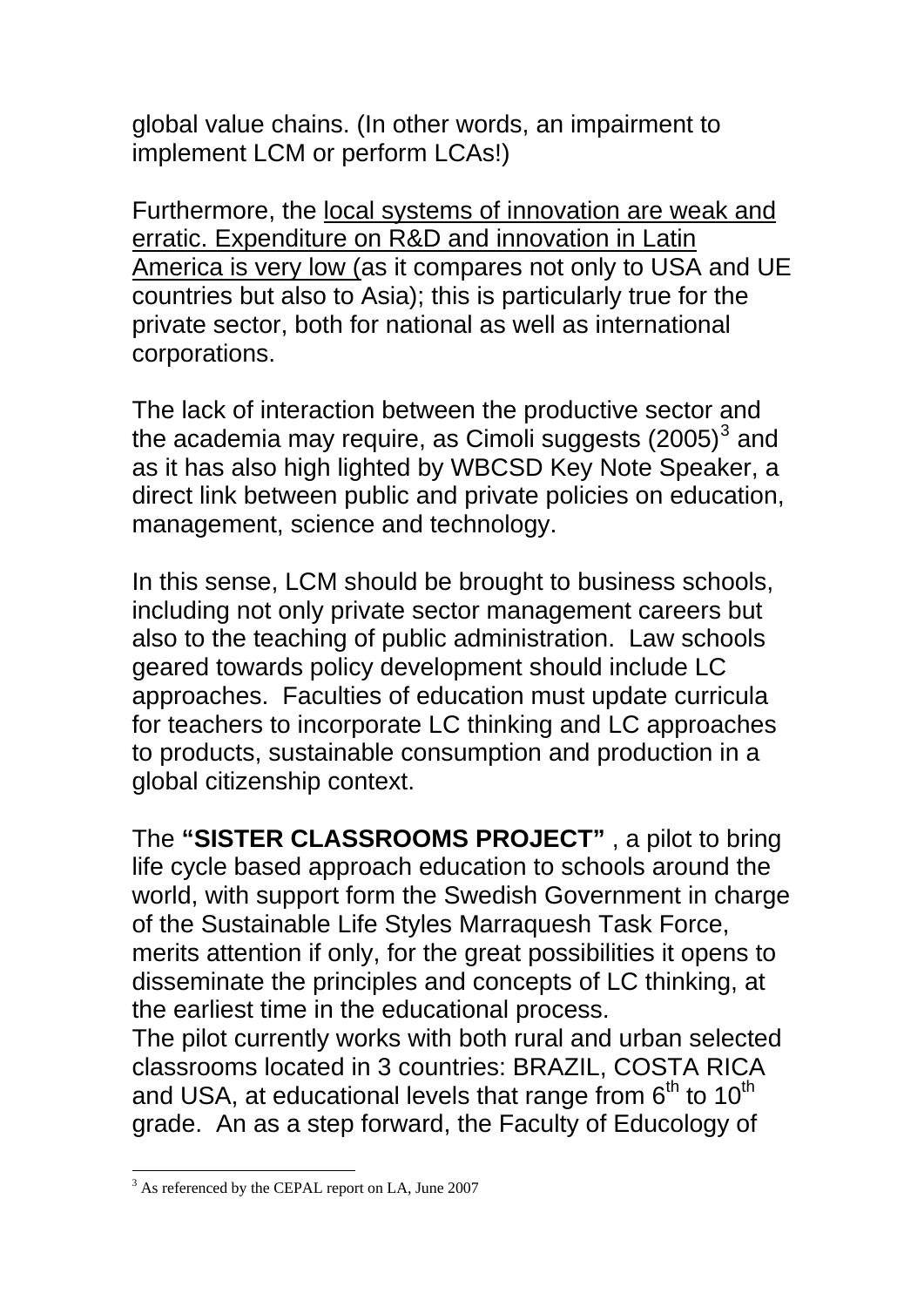the National University of Costa Rica is working on changing curricula to include LC teaching for the whole country.

Again…an apparently tiny pilot project may prove to have very large impact.

Media plays and important role in bringing to light best practices, raising public awareness and shaping public opinion, as such, communication careers would benefit from education on LC principles and LCM practices.

Last but not least, **engineering schools** should offer LCA courses both at undergraduate as well as the graduate and post graduate level. I insist on bringing LC teaching to science based careers, since, to date, most of the major advancements made on LCA and on LC approaches in the world, come from professionals with such scientific background. And, we have heard how the WBCSD wants the science behind the tools! (Indeed, something we all want!)

The **promotion of scientific research** around the world can not be overemphasized especially as it relates to my understanding of world sustainability, first and lastly based on the "**public liberty**" as expressed by Polanyi in terms of the "*intellectual" spontaneous orders***.** (Science is Polanyi's principal model for public liberty to reign in a free society and for a good society to flourish. In his words, one animated by a *belief in transcendent realities: truth, justice, charity and toleration.)* 

To summarize this point, and coming back to the private business sector, it is through the sharing of scientific research, advancements and application (R&D) that transnational corporations have the most pressing and unavoidable role to perform in the context of sustainability.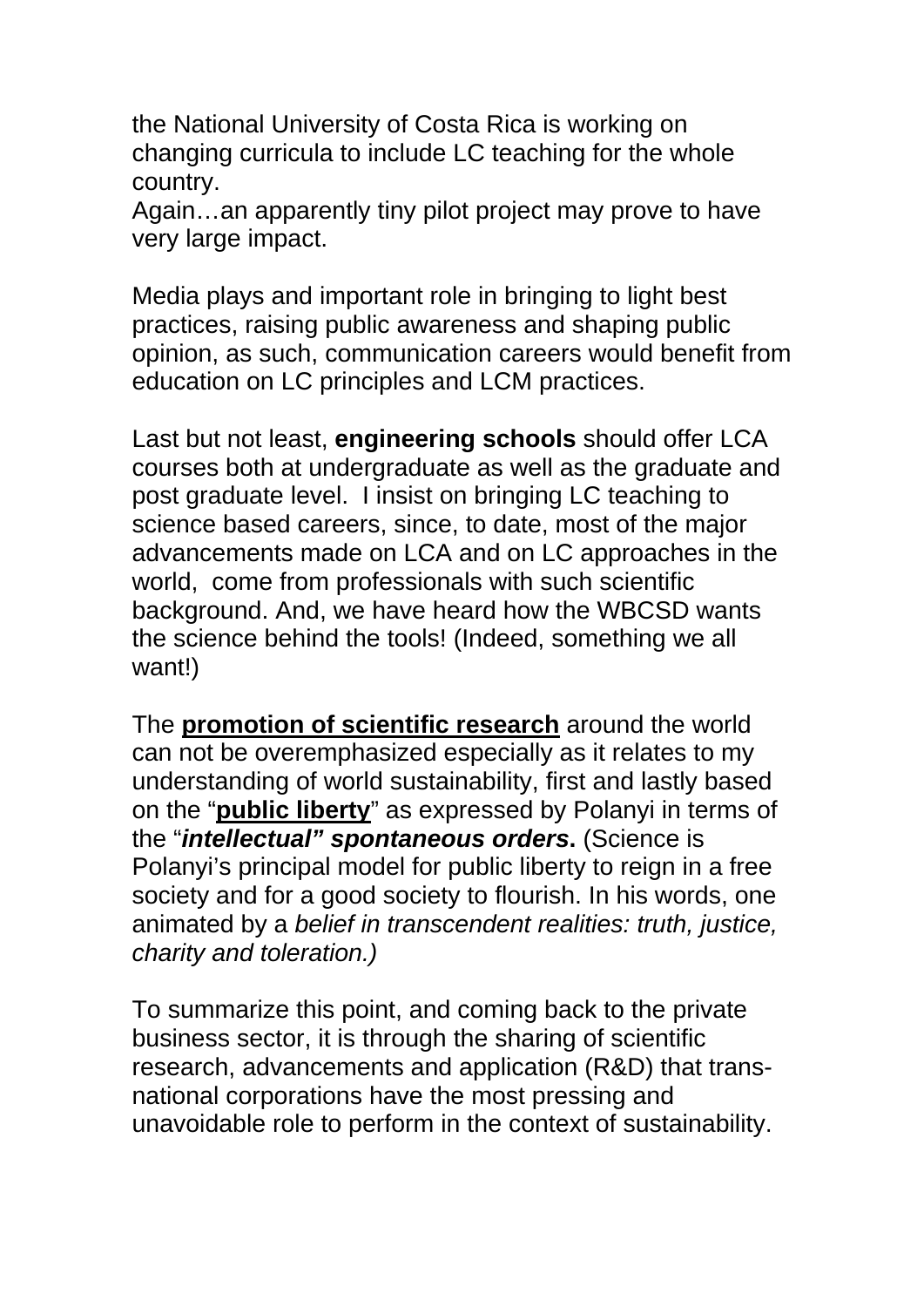They are called at the very least, to build capacity at their local subsidiaries or representatives. LCM requires good data form the source and communication at all levels, this in turn provides and excellent opportunity to bring on board local parties to participate on a technological transfer that benefits both the local as well as the international stakeholders. It does not proceed to have "main office" fully engaged on LCM with no regards towards the management practices followed in other parts of the world by its subsidiaries and representatives. The holistic approach demands inclusion of all on similar terms.

Further more, the interaction with interested parties both up as well as down stream of the commercial chain also provides an excellent opportunity to foster LCM application with suppliers for example, facilitating implementation for SMEs. Active participation of such trans-national corporations with chambers and similar sector associations at international and national levels will benefit other enterprises through best practice sharing and promotes "raising the bar" for incremental improvement.

I have put great emphasis on large corporation's role to disseminate LCM for, as I have stated above, LCM is currently more widely applied in the private business sector.

In this sense, it is only fair also to state that

- efforts continue to be needed to open the economies to competition around the world;
- abrogate state monopolies and
- incorporate this management tool also into the government sector, primarily in those countries where most of the "commanding heights" are still under government control.

From a general standpoint, a reinforcement of the rule of law and clarity on property rights are indispensable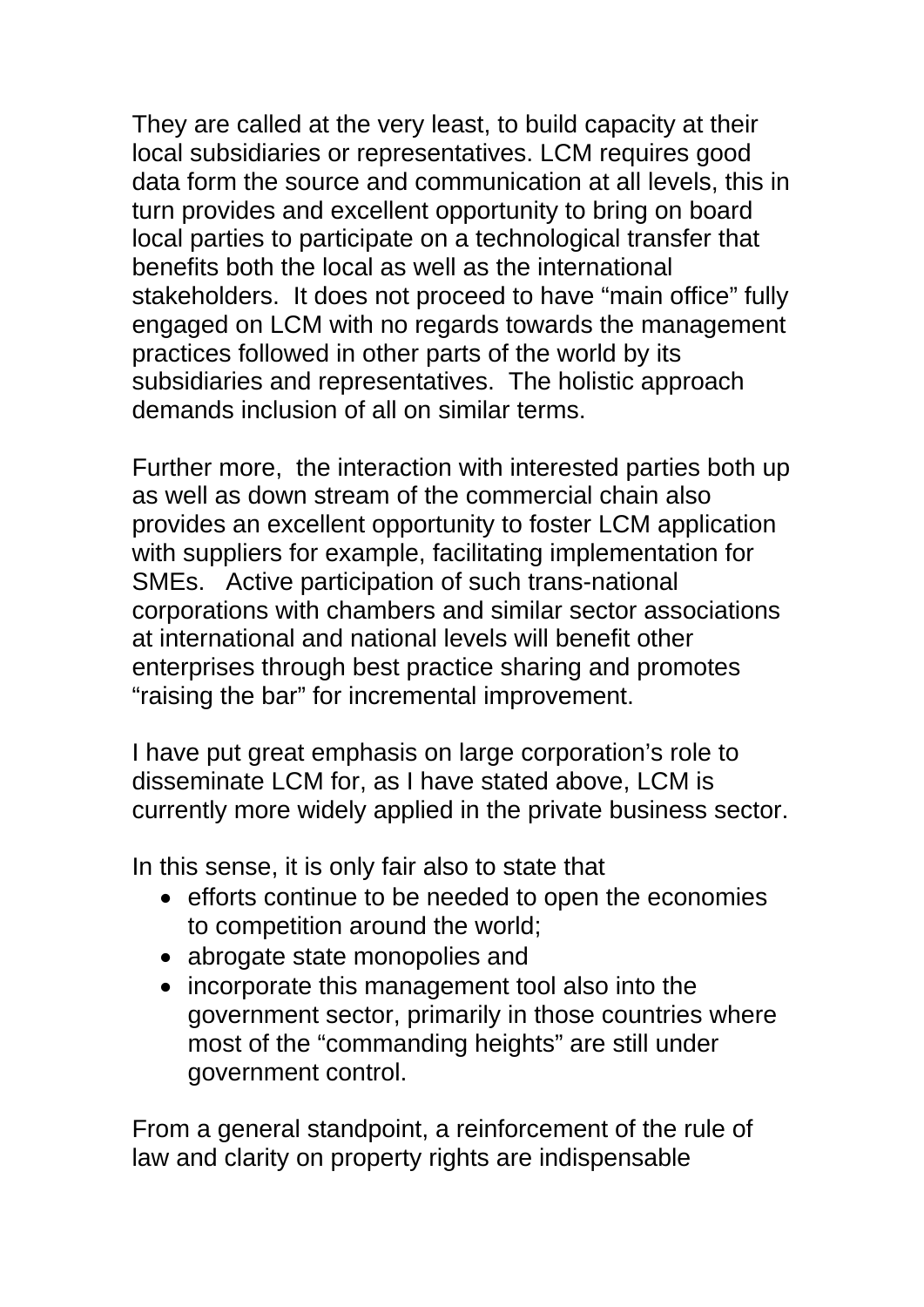institutional arrangements for any sustainable application of LC approaches . A market process is not feasible without these institutions in place.

As we all know poor inhabitants of world, about 5/6 of humanity, *have things but lack the procedures to represent their property and generate capital, they have homes but not titles, crops but no deeds, business but not statues of incorporation[4](#page-10-0) .*

There will be no real change towards sustainability, if we cannot find the key to awaken the potentialities and creativity of this 5/6 of humanity that today struggle with the dark consequences of poverty.

Thus, specifically for LCM application and in general to have a more sustainable world, it appears the transformation has to take place moving from predominantly extralegal property arrangements towards a + formal unified legal property system in all parts of the world.

Having said the above and after attending this Conference on LCM, I'm truly convinced we could be at the verge of the "tipping point" for LC thinking to "catch like fire". It is clear contagiousness is present and, little causes are happening all around the world!, more than we could imagine…

1

<span id="page-10-0"></span> $4$  Against the view that success is determined by cultural differences, Hernando de Soto in his book "The Mystery of Capital" finds that capital creation is a process buried deep in the legal structure of its property systems.